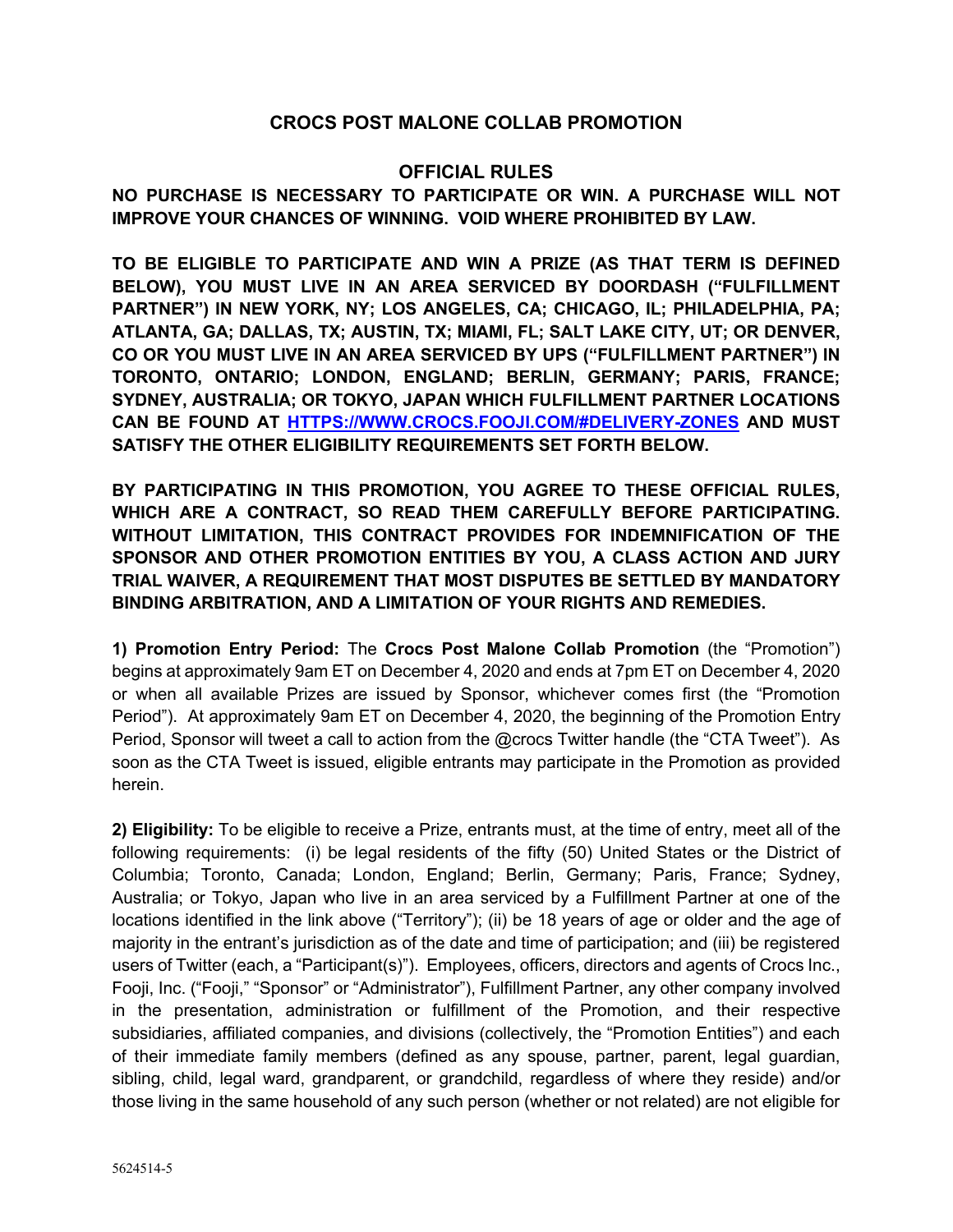the Promotion. Void outside the Territory and in Puerto Rico and where prohibited or restricted by law.

**3) Sponsor:** The Sponsor and Administrator of the Promotion is Fooji, Inc. located at 257 E. Short St. Suite 200, Lexington, KY 40507.

**4) How To Participate in the Promotion:** After the CTA Tweet is made, during the Promotion Period, to participate, send an @reply on the Twitter platform to @crocs with the emoji specified in the CTA Tweet along with the hashtags #pmgiveaway ("Required Hashtags") (each, a "Participation Tweet"). If the Promotion is still ongoing when your Participation Tweet is received by @crocs, you will receive a link tweeted back to you that directs you to the online registration form. You must fully complete the registration form by providing your name, physical address, email address, and phone number and submit to Fooji a completed registration form for its receipt. In addition, if you are a Canadian resident, you will be required to accurately complete a timebased math question in order to be eligible to obtain an entry. Failure by Canadian Participants to correctly and timely answer the skill question will result in ineligibility. A maximum of one (1) Prize may be awarded per person, per Twitter account and per delivery address in connection with the Promotion. Sponsor may, in its sole discretion, accept or reject any purported Participation Tweet that does not include both the required emoji as set forth in the CTA Tweet and the Required Hashtag. Purported Participation Tweets that are incorrect or incomplete, received outside the Promotion Period (including after all Prize(s) have been redeemed), or that contain obscene, offensive, or any other language communicating messages inconsistent with the positive images with which Sponsor wishes to associate itself (all as determined by Sponsor in its sole discretion) will be void and disqualified. Sponsor is not responsible for misspellings, typographical errors, or other issues that may affect the ability to locate or record a purported Participation Tweet. Due to the way Twitter operates its service, Fooji may not be able to view or record purported Participation Tweets, receive or send communications, or otherwise detect participation from or interact with potential Participants who have Twitter account settings that make their updates, comments, posts or communications private, protected, or otherwise limited, in which case any such purported Participant will be disqualified and ineligible to receive a Prize. Normal Internet access and phone/usage charges imposed by your online/phone service may apply. Each Participation Tweet and registration form entry (if applicable) must be manually key stroked and manually entered by the individual Participant; automated and/or repetitive submission of Participation Tweets or registration forms (including but not limited to entries made using any script, macro, bot or sweepstakes service) will be disqualified.

This Promotion is in no way sponsored, endorsed, or administered by or associated with Twitter, Inc.

NOTE ABOUT MOBILE DATA AND MESSAGING CHARGES: When you participate in the Promotion via a mobile device and/or download or transmit data via your mobile device, data and messaging rates may apply according to the terms and conditions of your service agreement with your wireless carrier. Other charges may apply (such as normal airtime and carrier charges) and may appear on your mobile phone bill or be deducted from your prepaid account balance. Wireless carriers' rate plans may vary, and you should contact your wireless carrier for more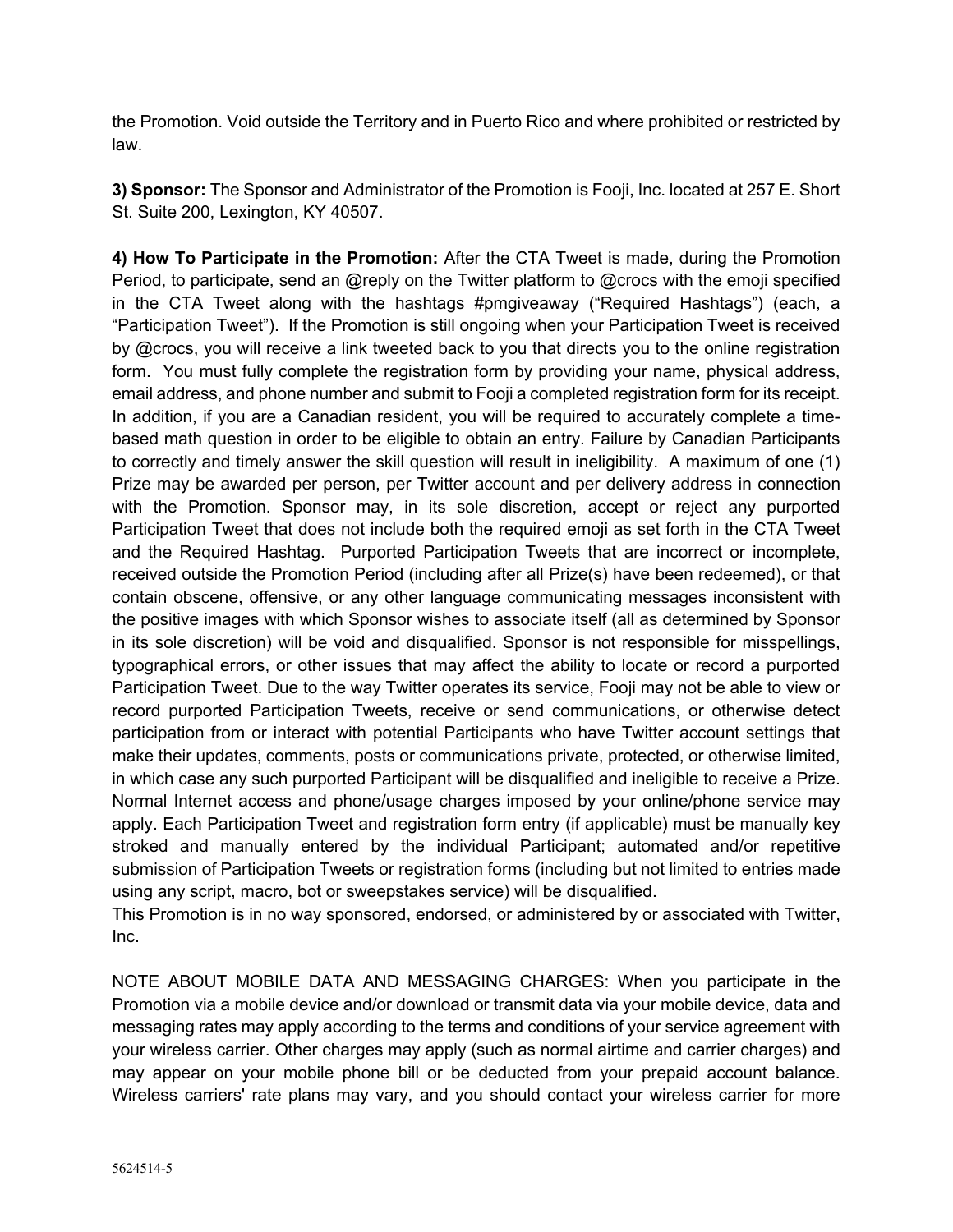information on rate plans and charges relating to your participation in this Promotion. Check your mobile device's capabilities for specific instructions.

**5) Prizes:** Each of the (17) seventeen participating markets will have their own specific list and quantity of prizes available to be awarded (as further outlined in the chart below) (each a "Prize"). All federal, state, provincial, local, and other taxes and all other expenses not expressly listed in these Official Rules are the sole responsibility of the winners. No more than the stated number of prizes may be awarded. Prizes are non-transferable and may not be substituted or redeemed for cash by winners. Sponsor reserves the right to substitute any Prize for one of comparable or greater value. Prize type(s) and components will be selected by Sponsor or its representatives in its/their sole discretion. Actual retail value of the Prizes may vary, including variations based on the Participants' location. **Total ARV of all Prizes available in this Promotion: \$239,960.**

| <b>Market</b>       | <b>Prize</b>                                                      | ARV of<br>Each<br><b>Prize</b> | Number of<br><b>Prizes</b><br><b>Available</b> |
|---------------------|-------------------------------------------------------------------|--------------------------------|------------------------------------------------|
| Los Angeles, CA     | <b>POST MALONE</b><br>& CROCS 5th<br><b>Collaboration</b><br>Clog | \$59.99                        | 500                                            |
| <b>New York, NY</b> | <b>POST MALONE</b><br>& CROCS 5th<br><b>Collaboration</b><br>Clog | \$59.99                        | 500                                            |
| Chicago, IL         | <b>POST MALONE</b><br>& CROCS 5th<br><b>Collaboration</b><br>Clog | \$59.99                        | 500                                            |
| Miami, FL           | <b>POST MALONE</b><br>& CROCS 5th<br><b>Collaboration</b><br>Clog | \$59.99                        | 300                                            |
| Atlanta, GA         | <b>POST MALONE</b><br>& CROCS 5th<br><b>Collaboration</b><br>Clog | \$59.99                        | 250                                            |
| Dallas, TX          | <b>POST MALONE</b><br>& CROCS 5th<br><b>Collaboration</b><br>Clog | \$59.99                        | 250                                            |
| <b>Austin, TX</b>   | <b>POST MALONE</b><br>& CROCS 5th                                 | \$59.99                        | 250                                            |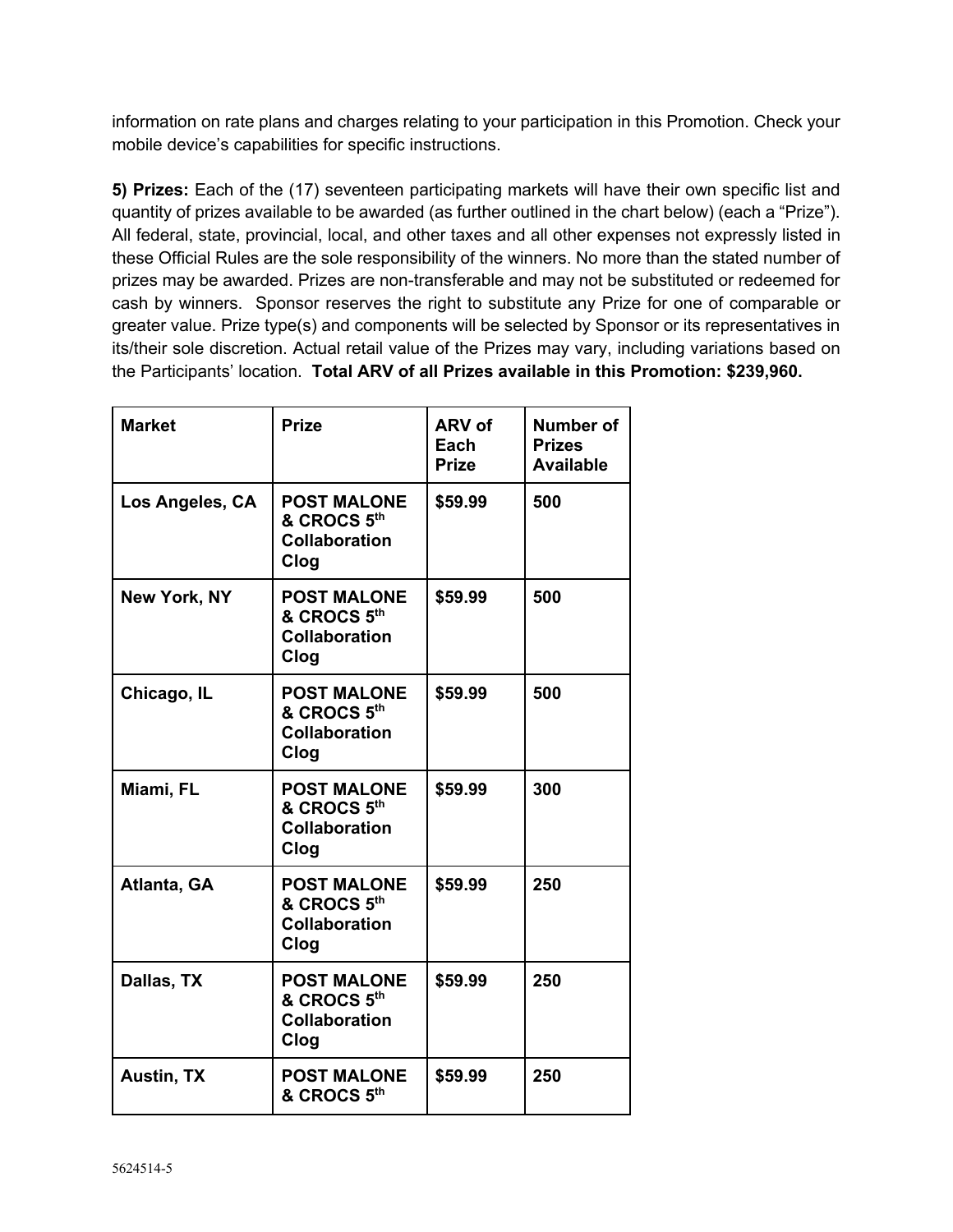|                           | <b>Collaboration</b><br>Clog                                      |         |     |
|---------------------------|-------------------------------------------------------------------|---------|-----|
| Denver, CO                | <b>POST MALONE</b><br>& CROCS 5th<br><b>Collaboration</b><br>Clog | \$59.99 | 250 |
| Philadelphia, PA          | <b>POST MALONE</b><br>& CROCS 5th<br><b>Collaboration</b><br>Clog | \$59.99 | 200 |
| <b>Salt Lake City, UT</b> | <b>POST MALONE</b><br>& CROCS 5th<br><b>Collaboration</b><br>Clog | \$59.99 | 150 |
| <b>Syracuse, NY</b>       | <b>POST MALONE</b><br>& CROCS 5th<br><b>Collaboration</b><br>Clog | \$59.99 | 100 |
| <b>Toronto, ON</b>        | <b>POST MALONE</b><br>& CROCS 5th<br><b>Collaboration</b><br>Clog | \$59.99 | 300 |
| London, England           | <b>POST MALONE</b><br>& CROCS 5th<br><b>Collaboration</b><br>Clog | \$59.99 | 100 |
| Paris, France             | <b>POST MALONE</b><br>& CROCS 5th<br><b>Collaboration</b><br>Clog | \$59.99 | 100 |
| <b>Berlin, Germany</b>    | <b>POST MALONE</b><br>& CROCS 5th<br><b>Collaboration</b><br>Clog | \$59.99 | 100 |
| Tokyo, Japan              | <b>POST MALONE</b><br>& CROCS 5th<br><b>Collaboration</b><br>Clog | \$59.99 | 100 |
| Sydney, Australia         | <b>POST MALONE</b><br>& CROCS 5th<br><b>Collaboration</b>         | \$59.99 | 50  |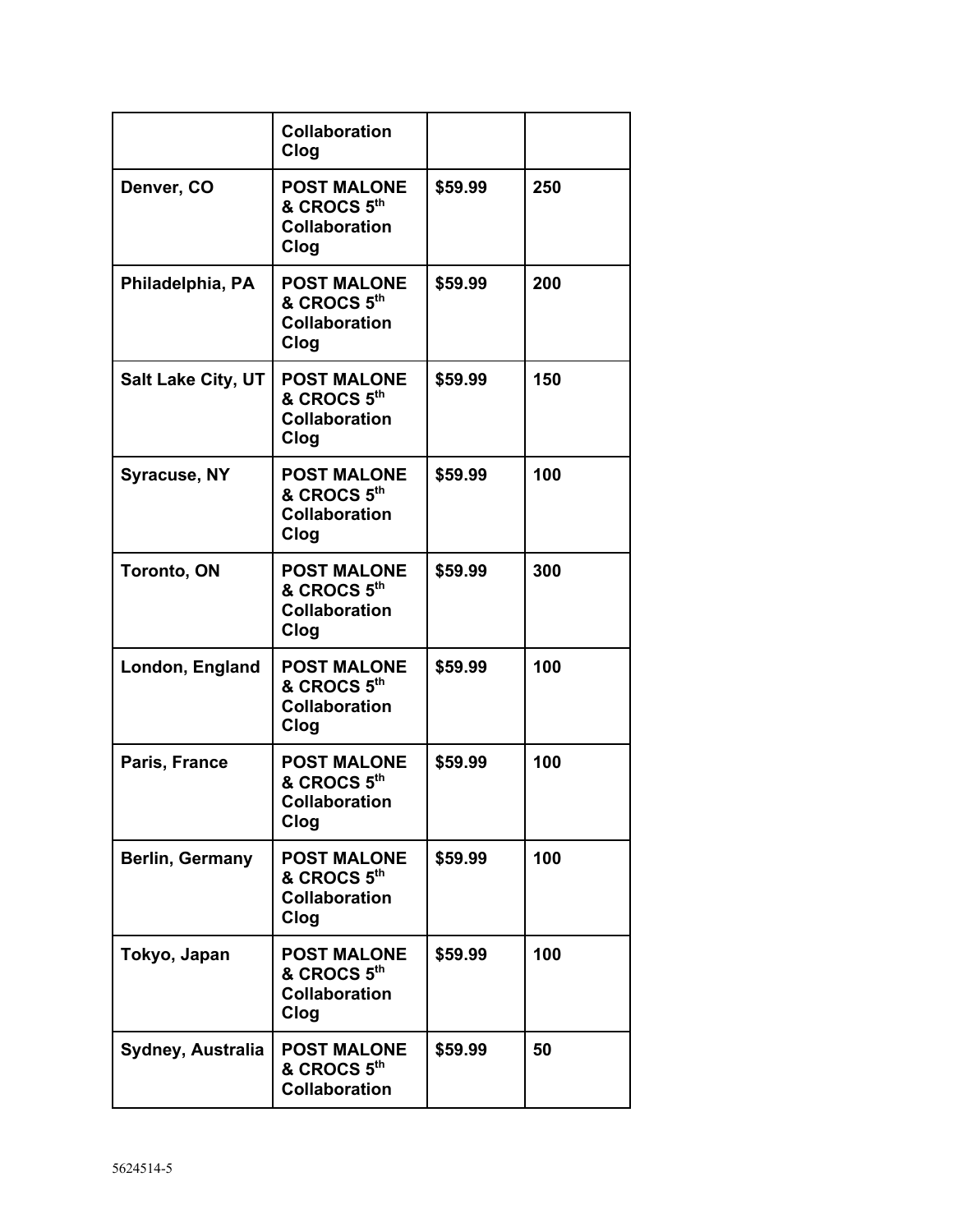|       | Clog |           |       |
|-------|------|-----------|-------|
| Total |      | \$239,960 | 4,000 |

**6) Winner Selection:** Odds of winning a Prize in this Promotion depend on the number of Participants and your timing of participation in relation to other Participant's participation. Fooji will be the official time keeping device for the Promotion and all decisions by the Sponsor regarding the timing of entries and the order in which they are received will be final and binding. Subject to compliance with these Official Rules:

- i. the first 500 eligible and verified Participants in Los Angeles, CA who tweet a qualifying Participation Tweet and to complete the registration process which is received by Sponsor during the Promotion Period will qualify to receive a Prize;
- ii. the first 500 eligible and verified Participants New York, NY who tweet a qualifying Participation Tweet and to complete the registration process which is received by Sponsor during the Promotion Period will qualify to receive a Prize;
- iii. the first 500 eligible and verified Participants in Chicago, IL who tweet a qualifying Participation Tweet and to complete the registration process which is received by Sponsor during the Promotion Period will qualify to receive a Prize;
- iv. the first 300 eligible and verified Participants in Miami, FL who tweet a qualifying Participation Tweet and to complete the registration process which is received by Sponsor during the Promotion Period will qualify to receive a Prize;
- v. the first 250 eligible and verified Participants in Atlanta, GA who tweet a qualifying Participation Tweet and to complete the registration process which is received by Sponsor during the Promotion Period will qualify to receive a Prize;
- vi. the first 250 eligible and verified Participants in Dallas, TX who tweet a qualifying Participation Tweet and to complete the registration process which is received by Sponsor during the Promotion Period will qualify to receive a Prize;
- vii. the first 250 eligible and verified Participants in Austin, TX who tweet a qualifying Participation Tweet and to complete the registration process which is received by Sponsor during the Promotion Period will qualify to receive a Prize;
- viii. the first 250 eligible and verified Participants in Denver, CO who tweet a qualifying Participation Tweet and to complete the registration process which is received by Sponsor during the Promotion Period will qualify to receive a Prize;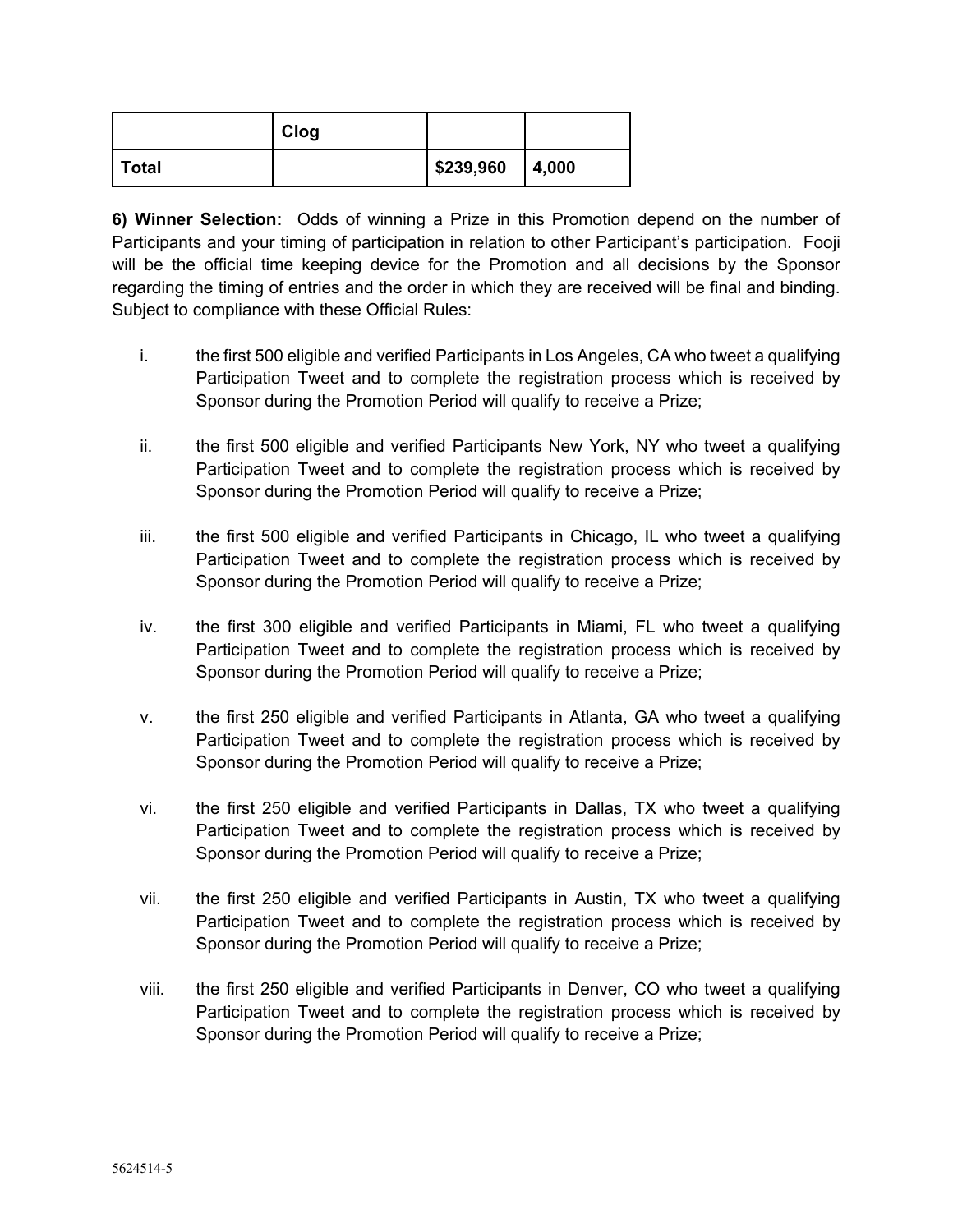- ix. the first 200 eligible and verified Participants in Philadelphia, PA who tweet a qualifying Participation Tweet and to complete the registration process which is received by Sponsor during the Promotion Period will qualify to receive a Prize;
- x. the first 150 eligible and verified Participants in Salt Lake City, UT who tweet a qualifying Participation Tweet and to complete the registration process which is received by Sponsor during the Promotion Period will qualify to receive a Prize;
- xi. the first 100 eligible and verified Participants in Syracuse, NY who tweet a qualifying Participation Tweet and to complete the registration process which is received by Sponsor during the Promotion Period will qualify to receive a Prize;
- xii. the first 300 eligible and verified Participants in Toronto, Ontario who tweet a qualifying Participation Tweet and to complete the registration process which is received by Sponsor during the Promotion Period will qualify to receive a Prize;
- xiii. the first 100 eligible and verified Participants in Tokyo, Japan who tweet a qualifying Participation Tweet and to complete the registration process which is received by Sponsor during the Promotion Period will qualify to receive a Prize;
- xiv. the first 100 eligible and verified Participants in London, England who tweet a qualifying Participation Tweet and to complete the registration process which is received by Sponsor during the Promotion Period will qualify to receive a Prize;
- xv. the first 100 eligible and verified Participants in Paris, France who tweet a qualifying Participation Tweet and to complete the registration process which is received by Sponsor during the Promotion Period will qualify to receive a Prize;
- xvi. the first 100 eligible and verified Participants in Berlin, Germany who tweet a qualifying Participation Tweet and to complete the registration process which is received by Sponsor during the Promotion Period will qualify to receive a Prize; and
- xvii. the first 50 eligible and verified Participants in Sydney, Australia who tweet a qualifying Participation Tweet and to complete the registration process which is received by Sponsor during the Promotion Period will qualify to receive a Prize.

If you are chosen as a winner you will receive a winning notification in real time and via email indicating that you are a potential winner. Participants selected as winners are limited to one (1) Prize per person, per Twitter account, and per delivery address during the Promotion Period. The number of available Prizes may but are not obligated to be periodically communicated throughout the Promotion via tweets from Sponsor's @crocs handle. Prizes will be facilitated through Fooji's emoji-based ordering system on Twitter. Local merchants that participate in the Fulfillment Partner network may provide fulfillment and delivery of the Prize(s). Prize availability may vary and is not guaranteed in all areas. Except as determined by Sponsor in its sole discretion, no substitution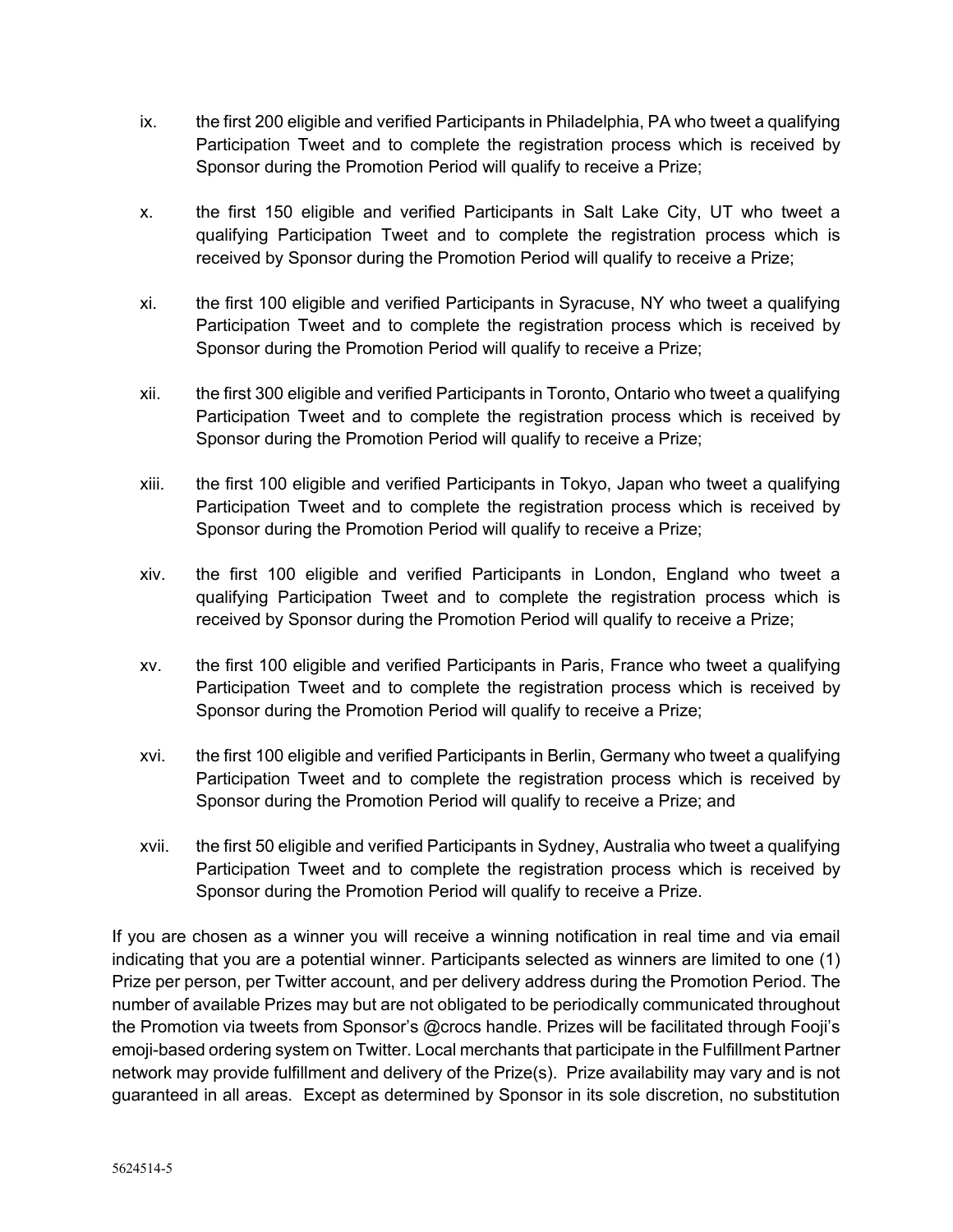of any Prize is offered, no transfer of Prize to a third party is permitted, and non-cash Prize(s) may not be redeemed for cash value. AS SET FORTH ABOVE, YOU MUST RESIDE IN A LOCATION SERVICED BY THE APPLICABLE FULFILLMENT PARTNER IN ORDER TO BE ELIGIBLE TO PARTICIPATE IN THIS PROMOTION AND WIN A PRIZE. Prize(s) will be awarded and delivered only to addresses that are serviced by Fulfillment Partner. Verified Prize winner(s) will be solely responsible for all applicable federal, state, provincial, local, and other taxes on Prize(s) and may receive an IRS Form 1099 for the retail value of the Prize and must provide Sponsor with a valid social security number, if requested and applicable, for tax reporting purposes. All expenses associated with the receipt and use of a Prize not specifically mentioned herein are solely the responsibility of the winners. Sponsor is not responsible for any delay or cancellation of the Prize delivery due to unforeseen circumstances, or those outside of Sponsor's control. If the fulfilling merchant cancels the order for reasons out of Sponsor's control, the Prize will not be delivered and no additional compensation will be provided. Potential winners are subject to verification and may be required to sign and return to Sponsor for its receipt within three (3) business days an Affidavit of Eligibility/ Liability Release with (where lawful) a publicity release for receipt by Sponsor by the due date indicated in the notification message. If any required documents are not timely received by Sponsor, or if any message or mail intended for a winner is returned as undeliverable, then the applicable Prize may be forfeited.

**7) General Rules / Limitations of Liability:** By participating in the Promotion, Participants agree to be bound by these Official Rules and the decisions of the Sponsor which shall be final in all respects. Participation in the Promotion constitutes permission for the Sponsor and its designees to use the Participant's name, likeness, voice, biographical information, prize information, quotes attributable to Participant, and any other elements of Participant's persona for purposes of advertising and trade in any and all media now known or otherwise developed without further compensation or review, including a Participant list to be used by Fooji and its partners to retarget participants via email or the Fooji app, unless prohibited by law. By clicking "Order Now," Participants authorize Fooji or their Fulfillment Partners to send text messages or phone calls notifying Participants of delivery details for their order. Participants agree that Fooji or the Fulfillment Partner may send the notice to the telephone number the Participant provides during the registration process, and Participants understand notifications will be sent using automatic dialing technology. Participants understand that they are not required to agree to receive such messages as a condition of participation. In the event there is a discrepancy or inconsistency between disclosures or other statements (in any and all media) contained in any Promotion materials and the terms and conditions of the Official Rules, the Official Rules shall prevail, govern and control. Sponsor and the other Promotion Entities assume no responsibility or liability for (a) any incorrect or inaccurate entry information, or for any faulty, failed, garbled or jumbled electronic data transmissions; (b) any unauthorized access to, or theft, destruction or alteration of entries at any point in the operation of this Promotion; (c) any technical malfunction, failure, error, omission, interruption, deletion, defect, delay in operation or communications line failure, regardless of cause, with regard to any equipment, systems, networks, lines, satellites, servers, computers, software or providers utilized in any aspect of the operation of the Promotion; (d) inaccessibility or unavailability of the Internet or the Twitter platform or any combination thereof, or; (e) any injury or damage to Participant's or to any other person's computer which may be related to or resulting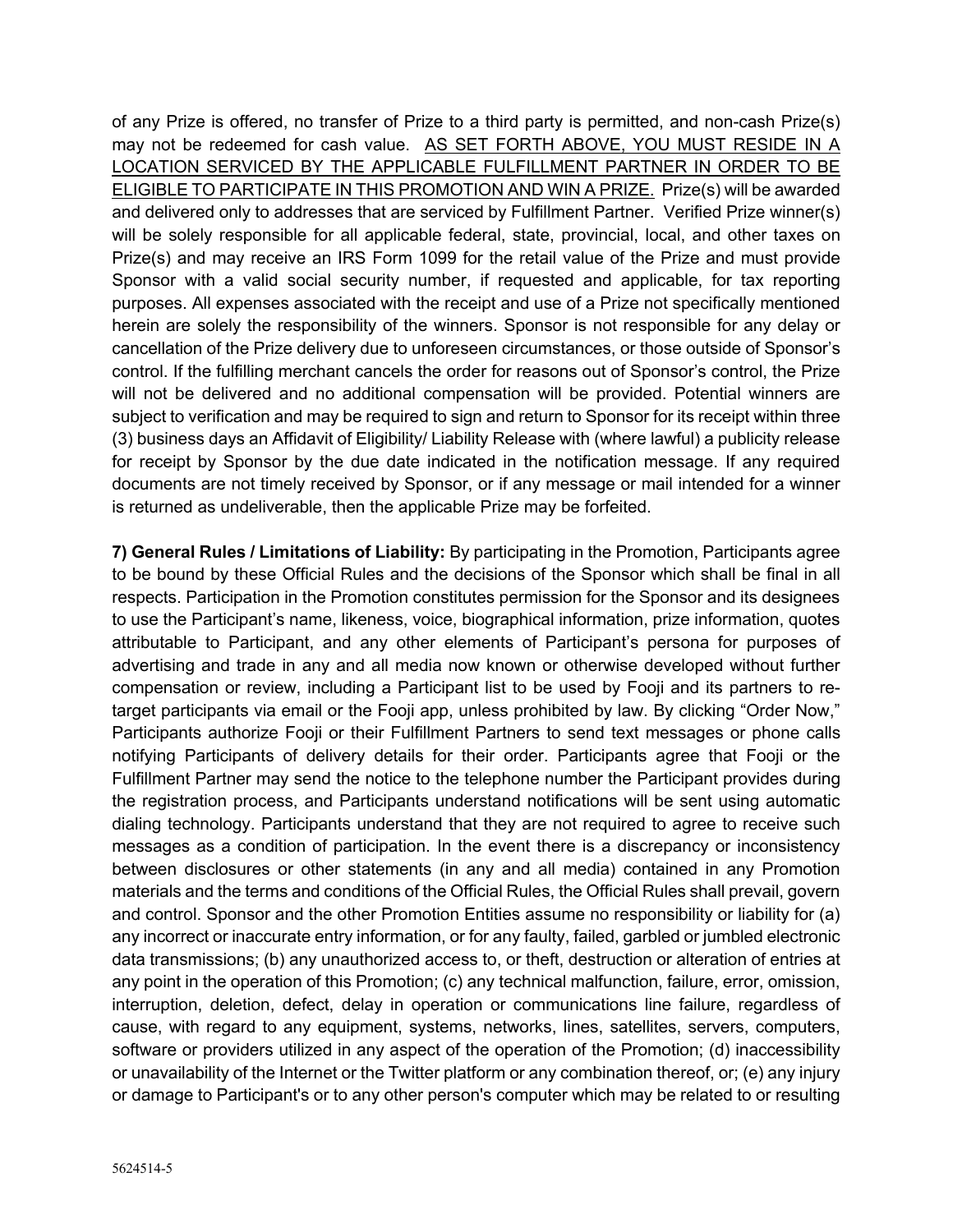from any attempt to participate in the Promotion. The Sponsor and other Promotion Entities are not responsible for the failure of any order to be received for any reason or for any delay in the processing or failure to process any order or entries. The Sponsor reserves the right at its sole discretion to disqualify any individual that tampers or attempts to tamper with the order process or the operation of the Promotion; violates the Official Rules; is suspected of cheating, fraud, or acting in an unsportsmanlike or disruptive manner, or with intent to annoy, abuse, threaten or harass any other person. Any Participant who uses or is suspected of using cheating, fraudulent means, unauthorized ordering methods, or otherwise attempts to participate multiple times, or with multiple identities, Twitter accounts, and/or addresses will be disqualified. Any attempt by any person to undermine the legitimate operation of the Promotion may be a violation of criminal and civil law, and, should such an attempt be made, the Sponsor reserves the right to seek damages from any such person to the fullest extent permitted by law. The Sponsor's failure to enforce any term of these Official Rules shall not constitute a waiver of that or any other provision. If, for any reason, the Promotion is not capable of running as planned, including infection by computer virus, bugs, tampering, unauthorized intervention, fraud, technical failures, changes to the Twitter platform that are not acceptable to Sponsor, or any other causes beyond the control of the Sponsor which corrupt or affect the administration, security, fairness, integrity or proper conduct of the Promotion, then the Sponsor reserves the right in its sole discretion to cancel, modify, suspend or terminate the Promotion in whole or in part. In the event Sponsor experiences a technical failure during admission of the Promotion that causes the Promotion to be suspended, Sponsor shall select a winner(s) by random drawing from all valid entries received up to the point of the technical failure. **TO THE FULLEST EXTENT PERMITTED BY LAW, AS A CONDITION OF ENTRY INTO THE PROMOTION, ALL PARTICIPANTS AGREE TO RELEASE, INDEMNIFY AND HOLD HARMLESS THE SPONSOR AND OTHER PROMOTION ENTITIES FROM AND AGAINST ANY AND ALL LIABILITY, CLAIMS OR ACTIONS OF ANY KIND WHATSOEVER FOR INJURIES, DAMAGES, OR LOSSES TO PERSONS OR PROPERTY WHICH MAY BE SUSTAINED IN CONNECTION WITH: PARTICIPATING IN ANY ASPECT OF THE PROMOTION; THE RECEIPT, OWNERSHIP OR USE OF ANY PRIZE AWARDED; PREPARING FOR, PARTICIPATING IN OR TRAVELING TO AND/OR FROM ANY PRIZE-RELATED OR PROMOTION-RELATED ACTIVITY, OR; ANY TYPOGRAPHICAL OR OTHER ERROR IN THESE OFFICIAL RULES OR ANY CTA TWEETS OR OTHER ANNOUNCEMENTS RELATING TO THE PROMOTION. THE WINNERS SHALL BEAR ALL RISK OF LOSS OR DAMAGE TO THEIR PRIZE AFTER THEY HAVE BEEN DELIVERED. SPONSOR AND THE OTHER PROMOTION ENTITIES MAKE NO REPRESENTATIONS OR WARRANTIES OF ANY KIND CONCERNING THE APPEARANCE, SAFETY OR PERFORMANCE OF ANY PRIZE(S).** BY ENTERING THE PROMOTION, PARTICIPANT AGREES THAT, TO THE FULLEST EXTENT PERMITTED BY APPLICABLE LAW: (1) ANY AND ALL DISPUTES, CLAIMS AND CAUSES OF ACTION ARISING OUT OF OR CONNECTED WITH THE PROMOTION, OR ANY PRIZE(S) AWARDED WILL BE LIMITED TO ACTUAL, OUT-OF-POCKET COSTS INCURRED (IF ANY) NOT TO EXCEED TEN DOLLARS (\$10.00), BUT IN NO EVENT WILL ATTORNEYS' FEES BE AWARDED OR RECOVERABLE; AND (2) UNDER NO CIRCUMSTANCES WILL ANY PARTICIPANT BE PERMITTED TO OBTAIN ANY AWARD FOR, AND PARTICIPANT HEREBY KNOWINGLY AND EXPRESSLY WAIVES ALL RIGHTS TO SEEK, PUNITIVE, INCIDENTAL, CONSEQUENTIAL OR SPECIAL DAMAGES, LOST PROFITS AND/OR ANY OTHER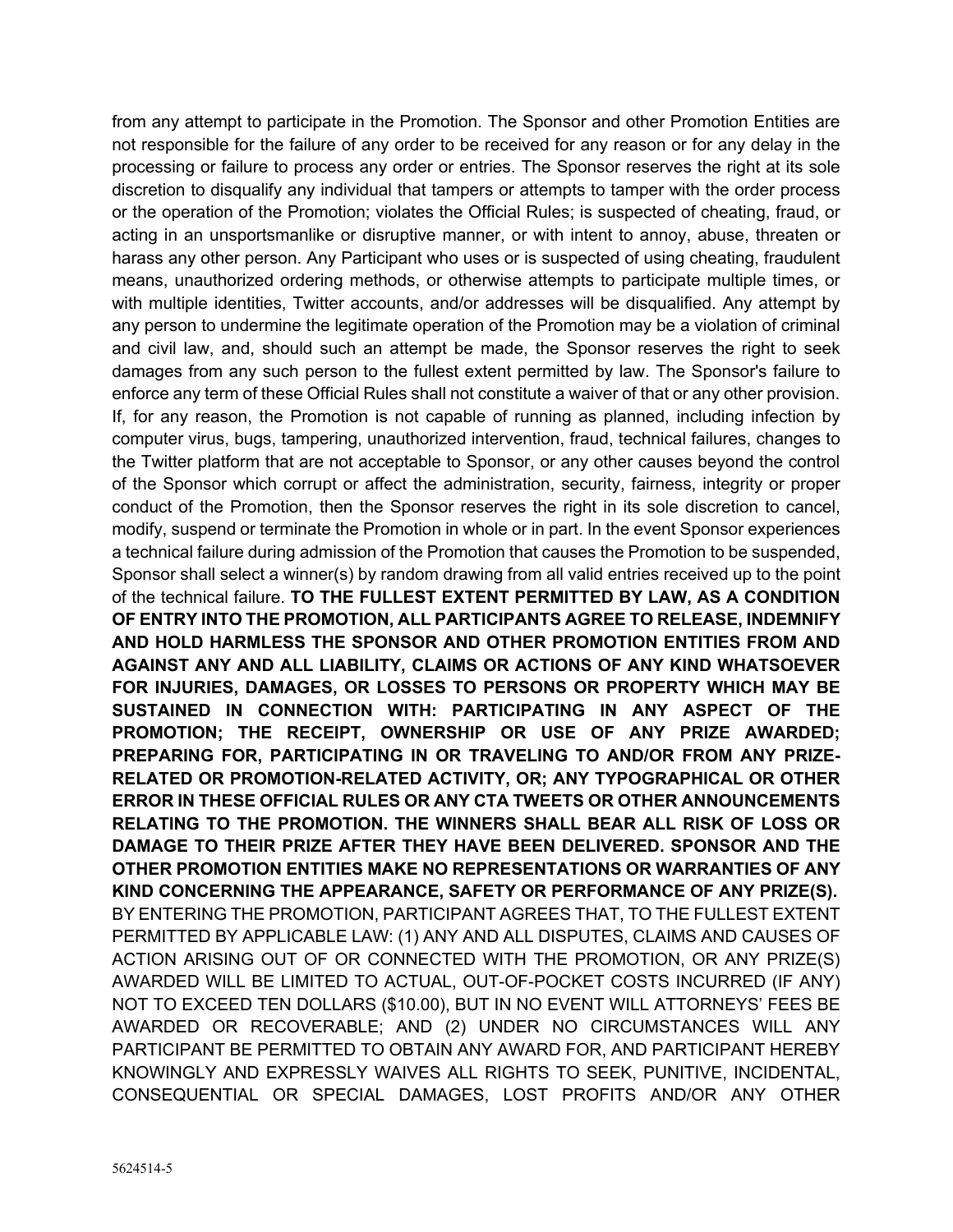DAMAGES (OTHER THAN ACTUAL OUT-OF-POCKET EXPENSES NOT TO EXCEED TEN DOLLARS (\$10.00)) AND/OR ANY RIGHTS TO HAVE DAMAGES MULTIPLIED OR OTHERWISE INCREASED. SOME JURISDICTIONS DO NOT ALLOW THE FOREGOING LIMITATIONS OR EXCLUSION OF LIABILITY, SO THE ABOVE MAY NOT APPLY TO YOU.

Without limiting any other provision in these Official Rules, the Promotion Entities are not responsible or liable to any Participant or winner (or any person claiming through such Participant or winner) for failure to supply the prize or any part thereof in the event that any of the Promotion activities or Promotion Entities' operations or activities are affected by any cause or event beyond the sole and reasonable control of the applicable Promotion Entity (as determined by Sponsor in its sole discretion), including, without limitation, by reason of any acts of God, equipment failure, threatened or actual terrorist acts, air raid, act of public enemy, war (declared or undeclared), civil disturbance, insurrection, riot, epidemic, pandemic, fire, explosion, earthquake, flood, hurricane, unusually severe weather, blackout, embargo, labor dispute or strike (whether legal or illegal), labor or material shortage, transportation interruption of any kind, work slow-down, any law, rule, regulation, action, order, or request adopted, taken, or made by any governmental or quasigovernmental entity (whether or not such governmental act proves to be invalid), or any other cause, whether or not specifically mentioned above.

EACH PARTICIPANT UNDERSTANDS AND AGREES THAT ALL RIGHTS UNDER SECTION 1542 OF THE CIVIL CODE OF CALIFORNIA AND ANY SIMILAR LAW OF ANY STATE OR TERRITORY OF THE UNITED STATES ARE HEREBY EXPRESSLY WAIVED BY HIM/HER AGAINST THE PROMOTION ENTITIES. SECTION 1542 READS AS FOLLOWS: "*CERTAIN CLAIMS NOT AFFECTED BY A GENERAL RELEASE*. A GENERAL RELEASE DOES NOT EXTEND TO CLAIMS THAT THE CREDITOR OR RELEASING PARTY DOES NOT KNOW OR SUSPECT TO EXIST IN HIS OR HER FAVOR AT THE TIME OF EXECUTING THE RELEASE, AND THAT IF KNOWN BY HIM OR HER WOULD HAVE MATERIALLY AFFECTED HIS OR HER SETTLEMENT WITH THE DEBTOR OR RELEASING PARTY."

**8) Privacy Policy:** By entering the Promotion, Participants agree that any personal information submitted by Participants may be used and shared by Sponsor subject to Fooji's privacy policy posted at https://www.fooji.com/privacy/.

**9) Governing Law / Disputes/ Arbitration:** Except where prohibited by law, as a condition of participating in this Promotion, each Participant agrees that (1) any and all disputes and causes of action arising out of or connected with these Promotion, including but not limited to Prize awarded, shall be resolved individually, without resort to any form of class action, and exclusively by final and binding arbitration under the rules of JAMS and held at the JAMS regional office nearest the Participant; (2) the Federal Arbitration Act shall govern the interpretation, enforcement and all proceedings at such arbitration; and (3) judgment upon such arbitration award may be entered in any court having jurisdiction. Under no circumstances will any Participant be permitted to obtain awards for, and Participant hereby waives all rights to claim, punitive, incidental or consequential damages, or any other damages, including attorneys' fees, other than Participant's actual out-of-pocket expenses (i.e., costs associated with participating in this Promotion), and